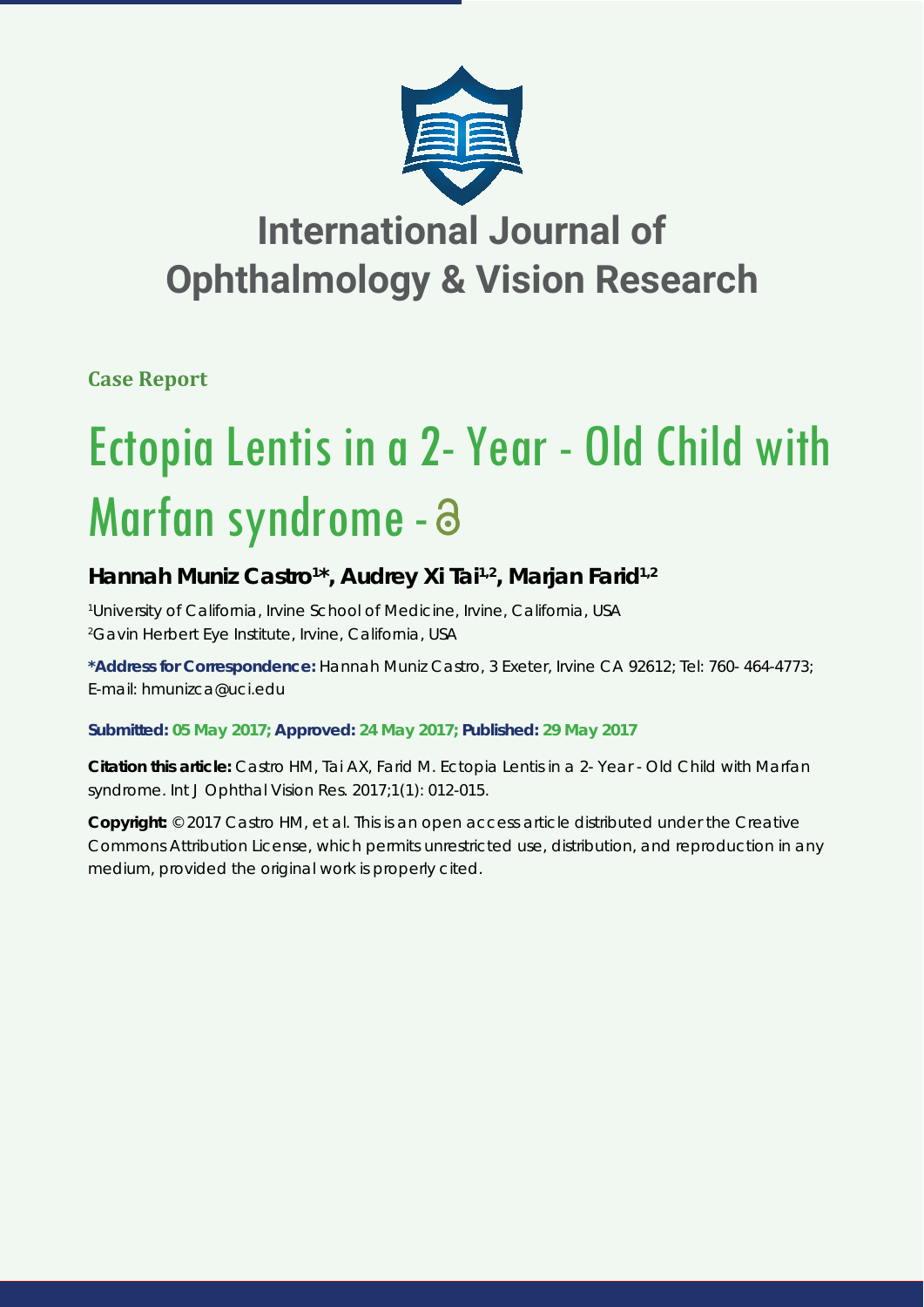#### **ABSTRACT**

**Purpose:** We report a rare case of a 2 - year-old child with ectopia lentis and potential Marfan syndrome (MFS) and discuss her management.

Methods: A 2 - year - old female with no significant past medical history was brought in by her mother after complaints that the child has recently been holding everything close to her eyes while simultaneously shifting her head down. Her mother reported no history of pain or trauma. The child's family history was negative for ectopia lentis or MFS.

**Results:** On presentation, the patient did not exhibit any remarkable marfanoid skeletal features. The patient underwent a full ophthalmologic examination. Slit lamp examination revealed deep anterior chambers, superotemporal lens subluxation, and stretched and intact zonules in both eyes (OU). The patient was referred to genetics for gene testing and found to have a c.364C > T mutation in the FBN1 gene, supporting a diagnosis of Marfan syndrome. Due to a high irregular lenticular astigmatism, inability to obtain a functional manifest refraction for glasses, and high risk of refractive amblyopia, she was referred to us for lensectomy and secondary intraocular lens placement.

Conclusion: Ectopia lentis is the most common ophthalmologic finding of MFS, but does not commonly present in pediatric patients this young. It is important to investigate genetic and metabolic causes in order to accurately diagnose and determine appropriate medical management for each patient. In cases of amblyogenic lens dislocations, an early lensectomy and secondary scleral fixated intraocular lens placement is a feasible option.

**Keywords:** Ectopia lentis; Marfan syndrome; Amblyopia

#### **INTRODUCTION**

Ectopia lentis, or lens subluxation / dislocation, is a rare condition but is one of the most common ophthalmologic manifestations of Marfan Syndrome (MFS). Because laxity of the zonules takes time to develop, ectopia lentis is rarely diagnosed in children. We present a case of a 2 - year old with ectopia lentis and potential MFS and describe her management.

#### **CASE DESCRIPTION**

A 2 - year old female was brought in by her mother after noticing that she watched television up close and held objects near her eyes. She also noticed increased blinking and preferred use of her left eye. The patient had no history of pain or trauma, no past medical history, and took no medications. She had no previous ophthalmologic exam and was further referred to the University for higher level care and management of bilateral ectopia lentis. The child's family history was negative for ectopia lentis and MFS.

On presentation, the patient appeared her stated age, with normal weight and height. She did not exhibit any remarkable marfanoid skeletal findings. On exam, the patient's vision was fix, follow, and maintain. Teller cards revealed binocular visual acuity of 20 / 130. Both eyes (OU) were soft by digital palpation. Dilated exam revealed deep anterior chambers OU. Lenses were displaced superotemporally OU (Figure 1). The zonules were stretched but remained intact. Cycloplegic retinoscopy exam revealed highly myopic refraction of - 12.50 + 2.00 x 175 of the right eye and - 12.50 + 2.00 x 5 of the left eye with irregular and unreliable astigmatism related to ectopic lenses. Fundus exam was normal. The patient was referred for genetic testing and prescribed temporary glasses pending further workup.

Genetic testing revealed a c.364C > T mutation in the Fibrillin - 1 (FBN1) gene, supporting a diagnosis of potential MFS characterized by predominant ectopia lentis with mild marfanoid phenotypes. The sequence variant was present in the heterozygous state and is associated with MFS inherited in an autosomal dominant pattern. Cardiology evaluation including EKG and echocardiogram were performed and found to be normal. The patient met criteria for "potential MFS" under the revised Ghent nosology [1] given an identified FBN1 mutation without aortic root dilation.



**Figure 1:** Preoperative photo of subluxated lens.

After discussion of the risks, benefits, and adverse effects of surgery, the patient's parents desired surgical management for her ectopia lentis to prevent amblyopia. The patient underwent pars plana vitrectomy, lensectomy, and secondary Intraocular Lens (IOL) placement with scleral glue tunnel fixation in the left eye. Intraoperatively, the lens - capsule complex was removed in its entirety including the capsule and zonules through the pars plana approach. The iris diaphragm was noted to be very mobile. This is possibly a manifestation of the patient's marfanoid syndrome. A posterior vitreous detachment was induced to separate the vitreous base from the macula and posterior pole, but the remaining vitreous was left in place to prevent retinal tears. Close shaving of the vitreous base was avoided to prevent complications. In preparation for the scleral glue tunnel fixation technique, as previously described by Dr. Amar Agarwal [2], conjunctival peritomies were made at 3 and 9 o'clock. Partial thickness scleral flaps were created and a 27 - gauge needle was used to create scleral tunnels where the haptics would be buried. A 23 - gauge needle was then used to create a full thickness sclerotomy under the flap and about 2 mm posterior to limbus. A 3piece acrylic IOL was then injected into the anterior chamber through a standard 2.75 mm clear corneal incision. The leading haptic was grasped with microincision forceps through the sclerotomy, pulled out, and fed into the scleral tunnel. Using the handshake technique,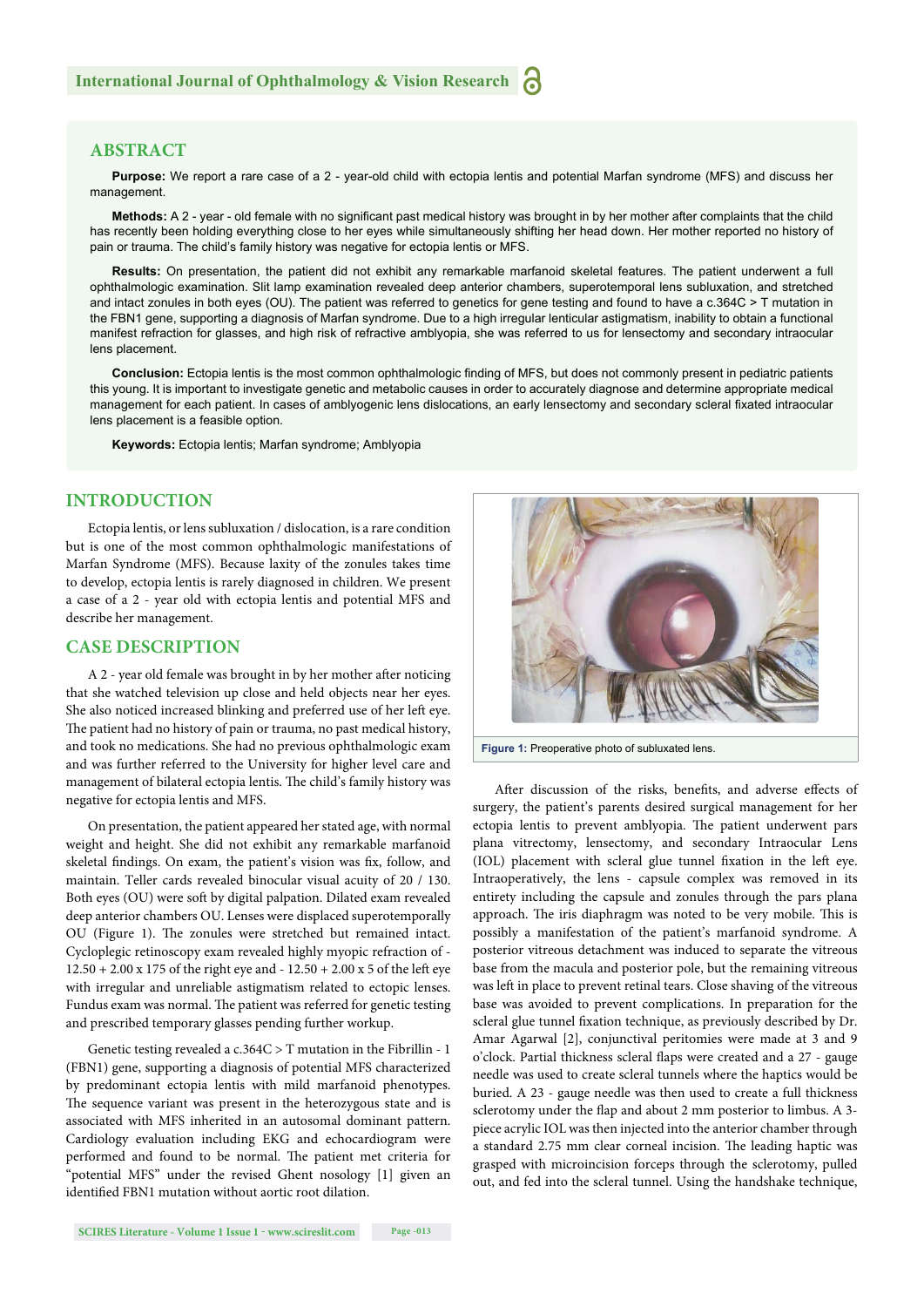#### **International Journal of Ophthalmology & Vision Research**

the trailing haptic was placed into the eye and pulled through the second sclerotomy in the same fashion and placed into its tunnel (Figure 2). The haptics were secondarily secured to the sclera with 8 - 0 vicryl sutures, which also helped to close the sclerotomy. Tisseel glue was used to secure down the scleral flaps as well as the overlying conjunctival flaps. A 10 - 0 vicryl suture was used to close the corneal incision. The intraocular lens was noted to be well centered and secure at the end of the case (Figure 3). One month later, the patient underwent the same operation for the right eye without any complications. At the last evaluation 4 months after the last operation, visual acuity was 20 / 60 OU with glasses. The patient was doing well and her parents had no other complaints.

#### **DISCUSSION**

This case represents one of the few rare cases of a young child with potential MFS presenting with dislocated lens and amblyogenic risk from high lenticular astigmatism. Excess laxity of the zonule fibers is a gradual process and therefore severe visually significant dislocation of the lens is rarely diagnosed in children [3]. Few cases of young children with ectopia lentis associated with FBN1 mutations have been reported. Zadeh et al [4], reported 8 cases of ectopia lentis presenting as the primary feature in MFS. The youngest patient was diagnosed with bilateral ectopia lentis at age of 2 - years which was surgically managed at age 3 - years. She had mild marfanoid skeletal deformities as well as an echocardiogram demonstrating aortic root dilation at the upper limits of normal. Zhang et al [5], reported a case of early onset ectopia lentis due to an FBN1 mutation with non - penetrance in a 6 - year - old boy. In a review of 74 cases with FBN1



Figure 2: Hand shake technique and positioning of IOL.



**Figure 3:** Well positioned IOL.

**SCIRES Literature - Volume 1 Issue 1 - www.scireslit.com Page -014**

mutations, Arbustini et al [6], reported on two children less than 2 years old with ectopia lentis.

FBN1 is found on chromosome 15q21.1 and encodes the gene for fibrillin, a large glycoprotein that forms micro fibrils found in multiple tissues. A wide variety of mutations result in Marfan syndrome and other related fibrillinopathies that exhibit autosomal dominant inheritance. Lens dislocation is thought to be caused by structural deficiencies in fibrillin, resulting in disrupted microfibrillar assembly and defective zonular fiber production [7]. Although most individuals with MFS have a positive family history, about 25 % of cases arise from de - novo mutations, as in this patient we present [8]. The  $c.364C > T$  missense mutation found in our patient substitutes codon 122 coding for cysteine with one coding for arginine, a mutation that has been previously described and is associated with MFS with predominant ectopia lentis [9].

Management of ectopia lentis in children focuses on optimizing visual acuity to prevent amblyopia. Surgery is indicated when spectacle correction does not provide the child with adequate visual acuity for daily functioning or if there are risks of development of amblyopia without surgical intervention. In this case, the decision to undergo operative management was made due to decreased distance visual acuity of both eyes with spectacle correction, high myopia, and prevention of amblyopia. Surgical options for ectopia lentis include intracapsular cataract extraction, lensectomy with pars plana vitrectomy, and phacoemulsification with a Cionni - modified capsular Tension Ring (CTR) [10]. Visual rehabilitation after removal of the dislocated lens can be next achieved with IOL placement or aphakic with spectacle correction. Surgical management in MFS involves additional challenges and the most dreaded complication is Retinal Detachment (RD). In a review of 64 eyes in 39 patients with MFS who underwent surgery, severity of lens dislocation and higher axial myopia were statistically significant risk factors for the development of RD postoperatively [10]. The predisposing pathologic factors leading to the development of RD in MFS include an abnormally distended sclera, increased axial length, zonular insufficiency with ectopia lentis, abnormal vitreous equatorial attachments, and liquefied and mobile vitreous in an enlarged eye [11]. We present a rare case of spontaneous MFS in a 2 - year old that required lensectomy and secondary IOL placement. Due to the high risk of refractive amblyopia in the pediatric population, early lensectomy and secondary scleral fixated IOL placement is a suitable option.

#### **ACKNOWLEDGEMENTS**

The authors have no relevant disclosures, proprietary interest, or conflict of interest related to this study. This research received no grant or financial support from any public, commercial, or nonprofit funding agencies.

#### **REFERENCES**

- 1. Loeys BL, Dietz HC, Braverman AC, Callewaert BL, De Backer J, Devereux RB, et al. The revised Ghent nosology for the Marfan syndrome. J Med Genet. 2010; 47: 476-485. https://goo.gl/JQdwIR
- 2. Agarwal A, Kumar DA, Jacob S, Baid C, Agarwal A, Srinivasan S. Fibrin glueassisted sutureless posterior chamber intraocular lens implantation in eyes with deficient posterior capsules. J Cataract Refract Surg. 2008; 34: 1433-1438. https://goo.gl/xtRGnn
- 3. Dureau P. Pathophysiology of zonular diseases. Curr Opin Ophthalmol. 2008; 19: 27-30. https://goo.gl/Z3RwCS
- 4. Zadeh N, Bernstein JA, Niemi AK, Dugan S, Kwan A, Liang D, et al. Ectopia